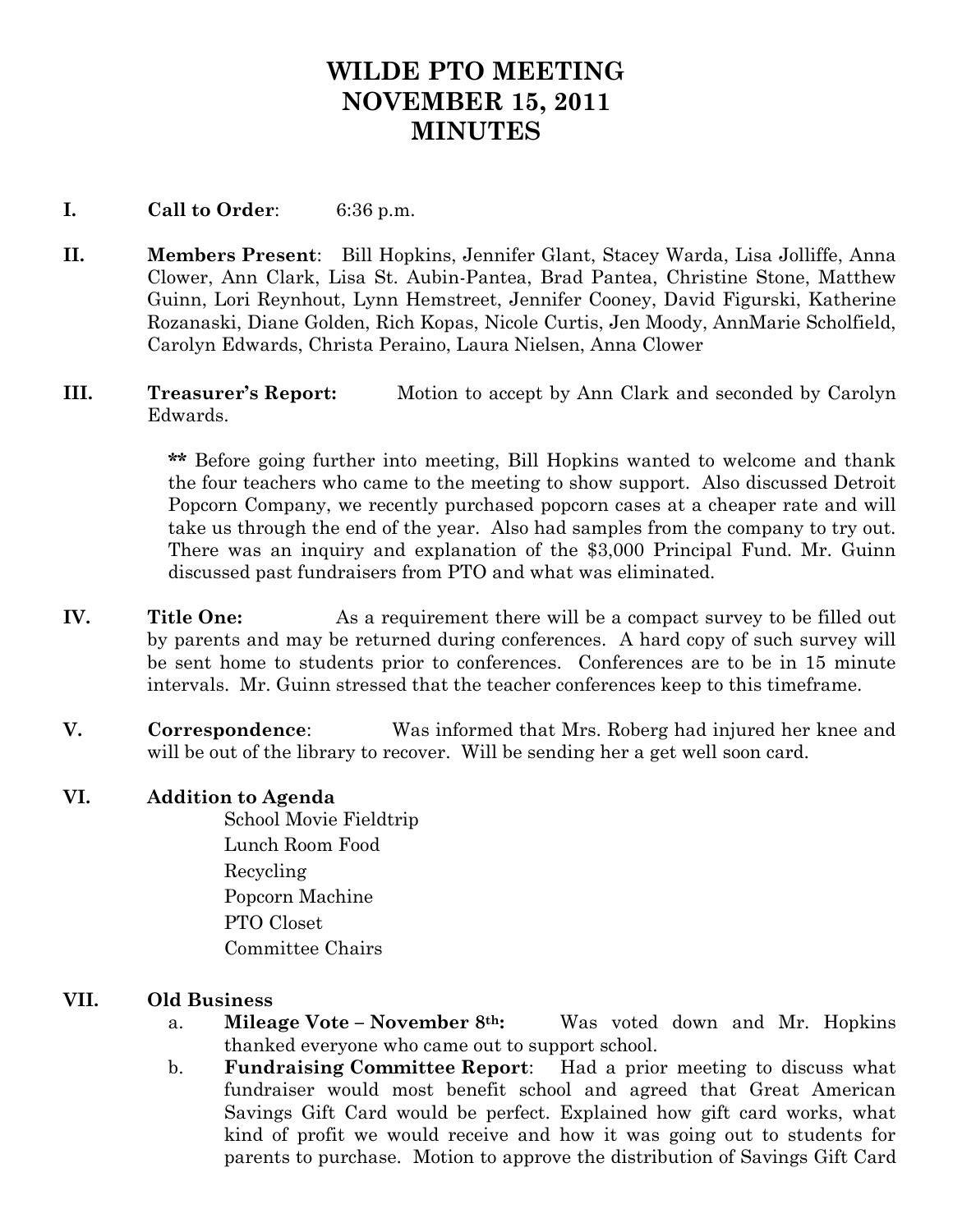by Jennifer Cooney and seconded by Ann Clark. Also, the committee has sent out to all teachers and staff a survey inquiring a "wish list" of what they would like to have for their classrooms. The committee will study such surveys and determine at a later date where best we could help out, whether it is fundraising or looking into possible grants, and finding ways to budget for future needs.

- c. **Name Cards:** Vickie wanted everyone who attends a meeting to be able to have a name card so that we may address such person by name. Such name cards were agreed to by all at the last meeting.
- d. **Parent/Teacher Conferences – Student Council Bake Sale:** Mr. Figurski sent home flyers asking for donations for bake sale, requesting adult volunteers to help supervise during conferences. All donations received will go to a family in need. Student council will take the time to price out the baked goods. Mr. Figurski thanked PTO for the Potato Chip donation. FYI student council meetings are every two weeks on a Friday.
- e. **Santa Shop:** Flyers & forms are in teacher mail boxes for distribution. Discussed when Santa Shop will take place: Monday will be preview day, Tues. – Thurs. will be shopping days and Friday will be last chance day. There will be a classroom sign-up sheet for times they wish to shop. There will be reminder stickers sent home to the student regarding when they are shopping at the Santa Shop. Nursery/Preschool students will not be receiving envelopes – parents bring their child themselves to shop.
- f. **Market Day**: Made a profit of \$583.17. We had 34 customers, \$430 in pie profit alone, which was the first time ever we made bonus. One customer alone purchased 41 pies.

## **VIII. New Business**

- a. **Red Ribbon Week**: Got great feedback from the students. Some parents had concerns with respect to the dog tags and it being a hazard. Vickie advised that the dog tags will come undone if weight is 5 pounds or more.
- b. **Annual Canned Food Drive**: Flyers went out regarding Wilde vs. Wilkerson food drive. All cans donated go to Goodfellows. The Boy Scouts will be sorting and packing cans. Wilde won last year. We want to keep the plaque at Wilde so asked to put an incentive to students. It was proposed that if students bring in 5 or more cans by 11/30 they will receive a free bag of popcorn. Motion to accept by Jennifer Cooney and seconded by Nikki Curtis.
- c. **Mitten Tree**: Location of tree is in the corner near the teacher's lounge. Students may bring in hats, scarfs, and mittens to be placed on the tree. On December 20<sup>th</sup> they will be brought to Goodfellows for distributing. Roughly 220 pieces are collected each year.
- d. **Parking Lot Volunteers**: Requesting acknowledgment for their services, since it is a thankless job. Propose giving a \$15 gift card to the three volunteers. Motion to accept by Nikki Curtis and seconded by Laura Nielsen.
- e. **Technology in the Classroom:** Mr. Figurski would like to have a night in January to give parents an opportunity to see what online programs are available to their child. Giving the parents direction, guidance and what tools are available to such programs. Raz-Kids and Study Island were some